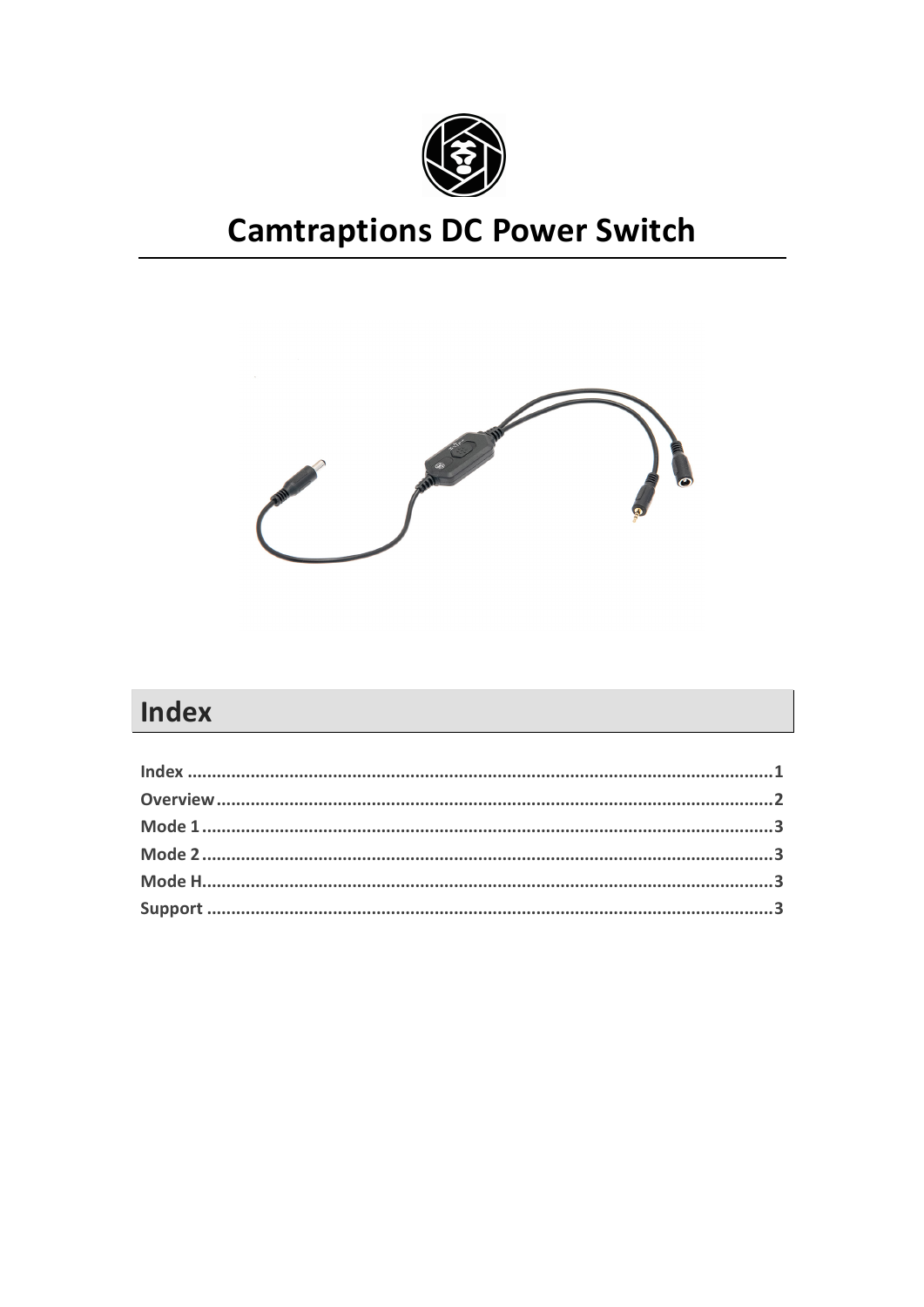#### **Overview**

The Camtraptions DC Power Switch is a cable with an integrated controller that allows power to be turned on and off via a standard camera remote.

The cable has been designed to work seamlessly with Camtraptions sensors, wireless triggers and a wide range of other camera accessories. Among other applications, this enables various USB-powered devices (for example an LED video light) to be incorporated into remote control or camera trap set-up.

The DC Power Switch has a 2.5mm jack that is designed to plug in to Camtraptions equipment or any remote release with a Canon E3-type female socket.

The DC Power Switch has a female DC power input socket. This socket accepts a wide input voltage of 6V to 15V.

The DC Power Switch has a male DC power output socket. This socket is simply connected to the input power source when the switch is activated. Therefore, the voltage of the power source should be matched to the voltage requirement of the device that is being turned on.

The switch has a maximum power rating of 35 Watts (i.e. it could be used to supply up to 5 Amps at 7V or up to 2.8 Amps at 12V). If more power is required then two switches could be used in parallel.

The switch has three operating modes, "1", "2" and "H", which can be set using the slider.